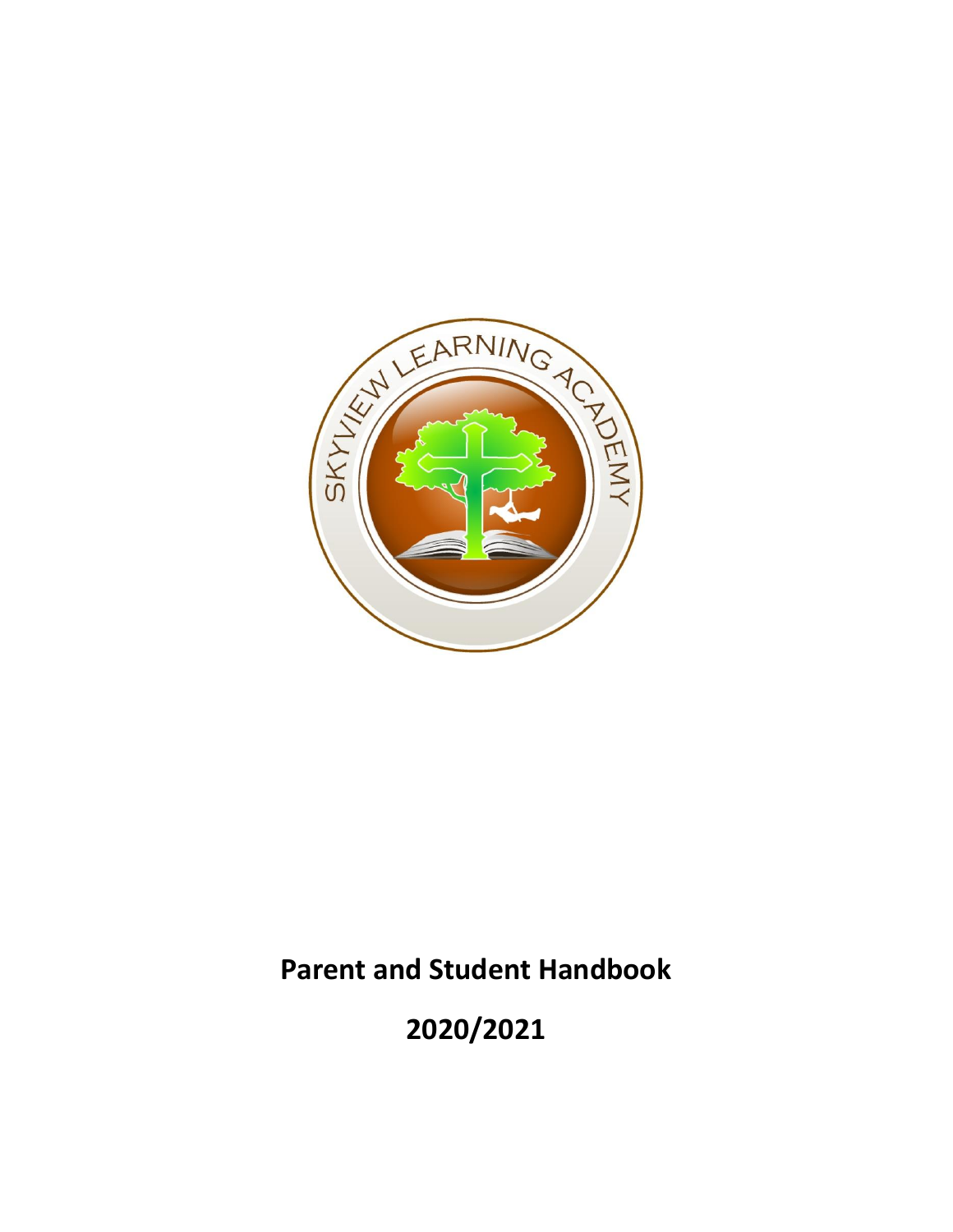# **Table of Contents**

### **SCHOOL OVERVIEW:**

Vision & Mission Statement

Board of Directors

Founding Principles

Fundraising

Volunteer Program

#### **SCHOOL OPERATIONS:**

Contact Information

School Hours

School Closure

**Calendars** 

Arrivals & Departures

Late Pick Up Fees

30-Day Assessment Policy

Attendance

Health & Medications

Emergency Contact & Notification Procedures

Transfers & Withdrawals

Visitors

Animals

#### **SCHOOL POLICIES:**

Dress & Grooming

Conflict Resolution & Discipline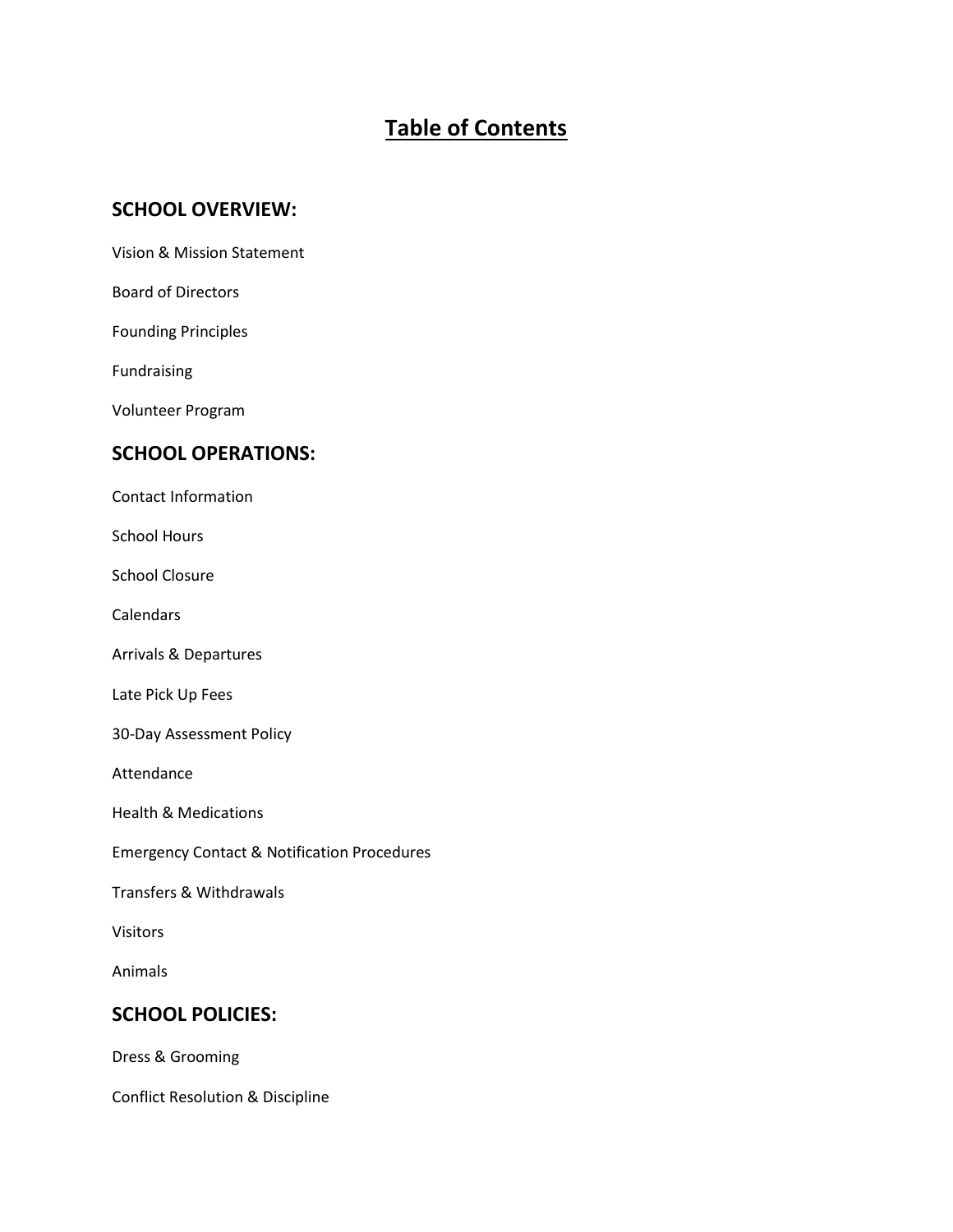Discipline Process/Expulsion & Suspension

Non-Use of Corporal Punishment

Safety & Security Policy

Internet Safety/Social Media

Spiritualism

Duty To Report

# **EDUCATIONAL PROGRAM:**

Grades

Parent/Teacher Conferences

## **FINANCIAL INFORMATION:**

Tuition and Fees

Parent/Student Acknowledgement Page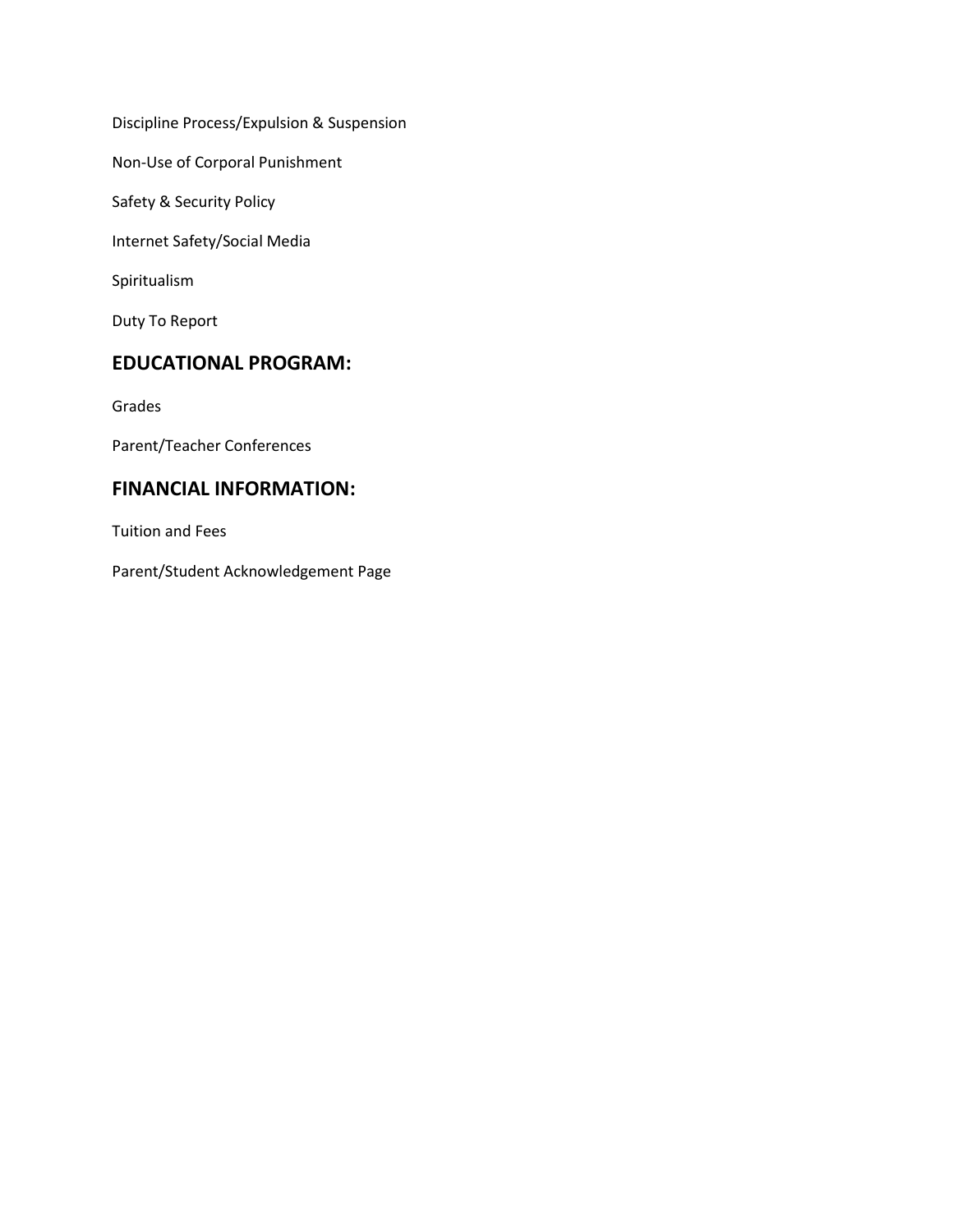## **Vision**

Skyview Learning Academy is committed to providing a unique, Christian-based education to our students using nature, outdoors, hands-on learning and the Word of God as our guide.

# **Mission Statement**

The mission of Skyview Learning Academy is to fully equip our students to be the leaders of tomorrow using their God-given gifts and talents that are found and refined by the educational experience that they receive at our school. We will foster a culture of creative expression and cooperative collaboration for the students to be all that they were designed to be. Nature and hands-on learning as our focus combined with cutting edge technology will instill a precious freedom of critical thinking skills to be used as they enjoy the process of lifelong learning.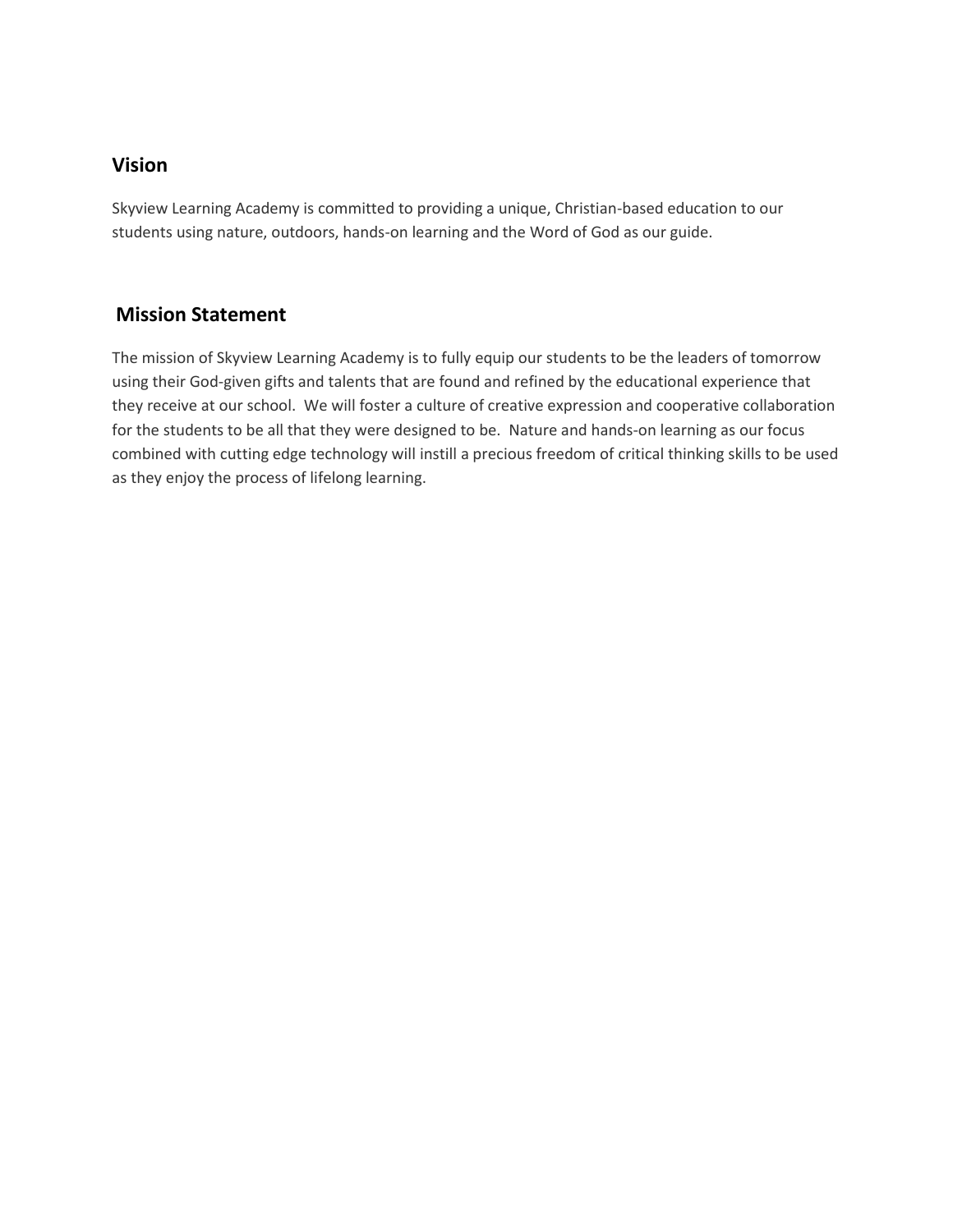# **Skyview Learning Academy Board Members**

Michele Ray President 1066 S 4 Road Douglas, NE 68344

Tim Simon Vice President 8410 Hollynn Lane #84 Lincoln, NE 68512

Mick Ray Board Member/Facilities/Maintenance 1066 S 4 Road Douglas, NE 68344

Jackie Flores Secretary/Treasurer 432 8th Street Adams, NE 68301

Chellona VerMaas Board Member 2658 Park Road Nebraska City, NE 68410

Terry Schwartz Board Member 10641 Dawn Avenue Lincoln, NE 68516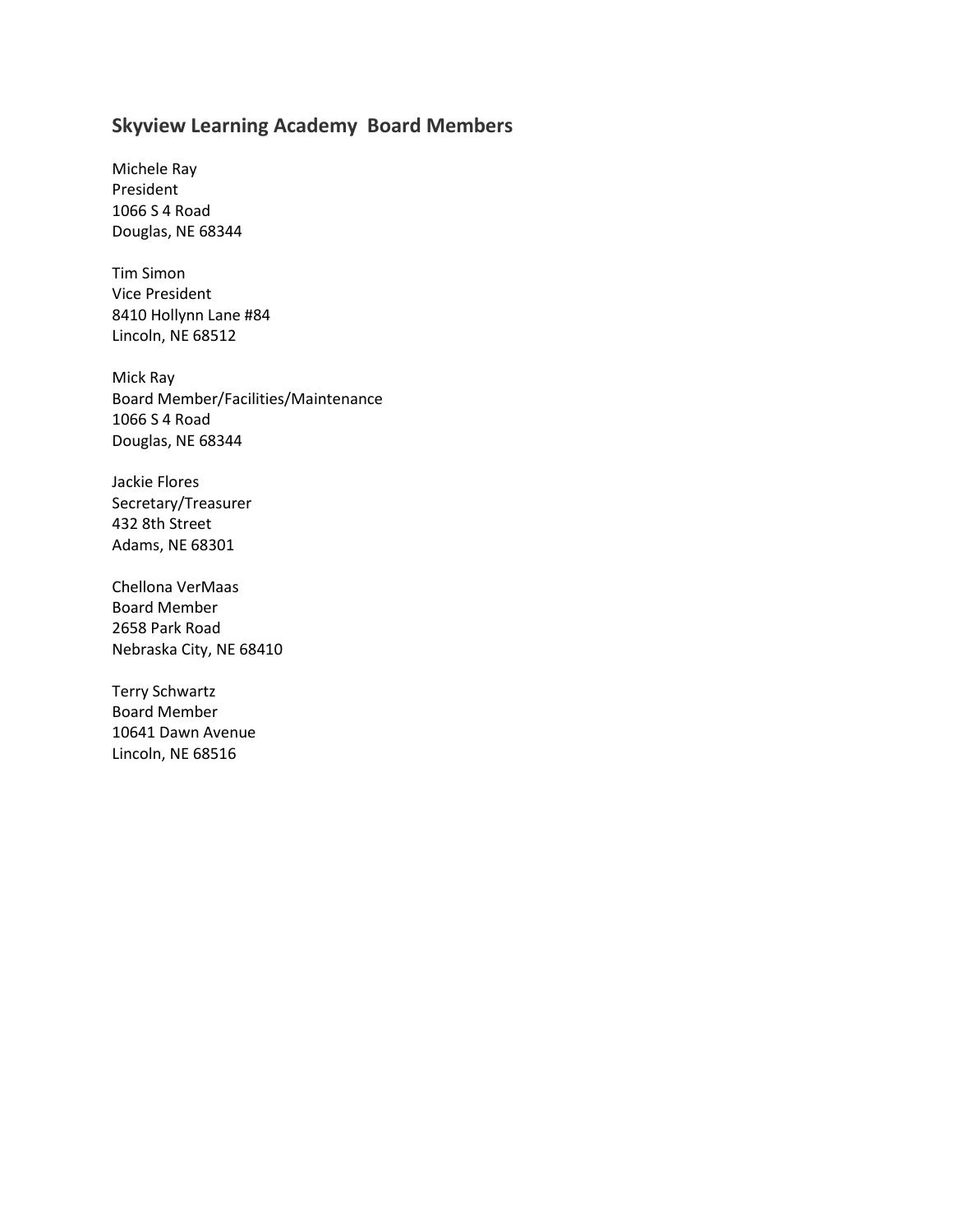# **Founding Principles**

- To foster a joy of learning and a passion for knowledge in each student by offering a rigorous, hands-on and Bible-based curriculum that challenges each student to achieve at their highest potential.
- To teach children to be more aware and respectful of nature and the environment.
- To encourage children to actively participate in their local community and to help them gain an appreciation and increased sense of compassion for others regardless of ability or circumstance.
- To create independent, well-rounded and confident students through a program that effectively balances academics, health and wellness and a passion for Jesus.
- To provide a school culture where students, parents and educators are welcomed, valued and actively engaged in the learning process.
- To hire staff members who are committed to the mission of our school and provide opportunities for them to learn from each other and to learn from other educational professionals.
- To recognize that not all students start at the same level, learn in the same way or master skills at the same pace and to provide a variety of teaching strategies and instructional methods that recognize these differences to make learning accessible to every student.
- To increase awareness and support for parental choice in education by creating a community of advocates that are actively involved in the independent school realm.

# **Fundraising**

Skyview Learning Academy is a small school serving students from preschool through 10th grade. It is important for our families to know that we will organize fundraising efforts that benefit our school as a whole and that we expect our families to contribute to such efforts.

# **Volunteer Program**

Skyview Learning Academy strives to build a school community of service-minded parents, students and volunteers. Our goal is to build a strong community of like-minded individuals that will provide service to not only our school but to our local community as well. This service will help to foster pride in our families and students for their own abilities and allows them to share their God-given strengths with those around them. Parents are asked and will be expected to provide volunteer support to the school on a regular basis. Without these contributions from our parents, extended family and volunteers we would be no different than other schools that are forced to cut valuable programs and personnel due to funding issues.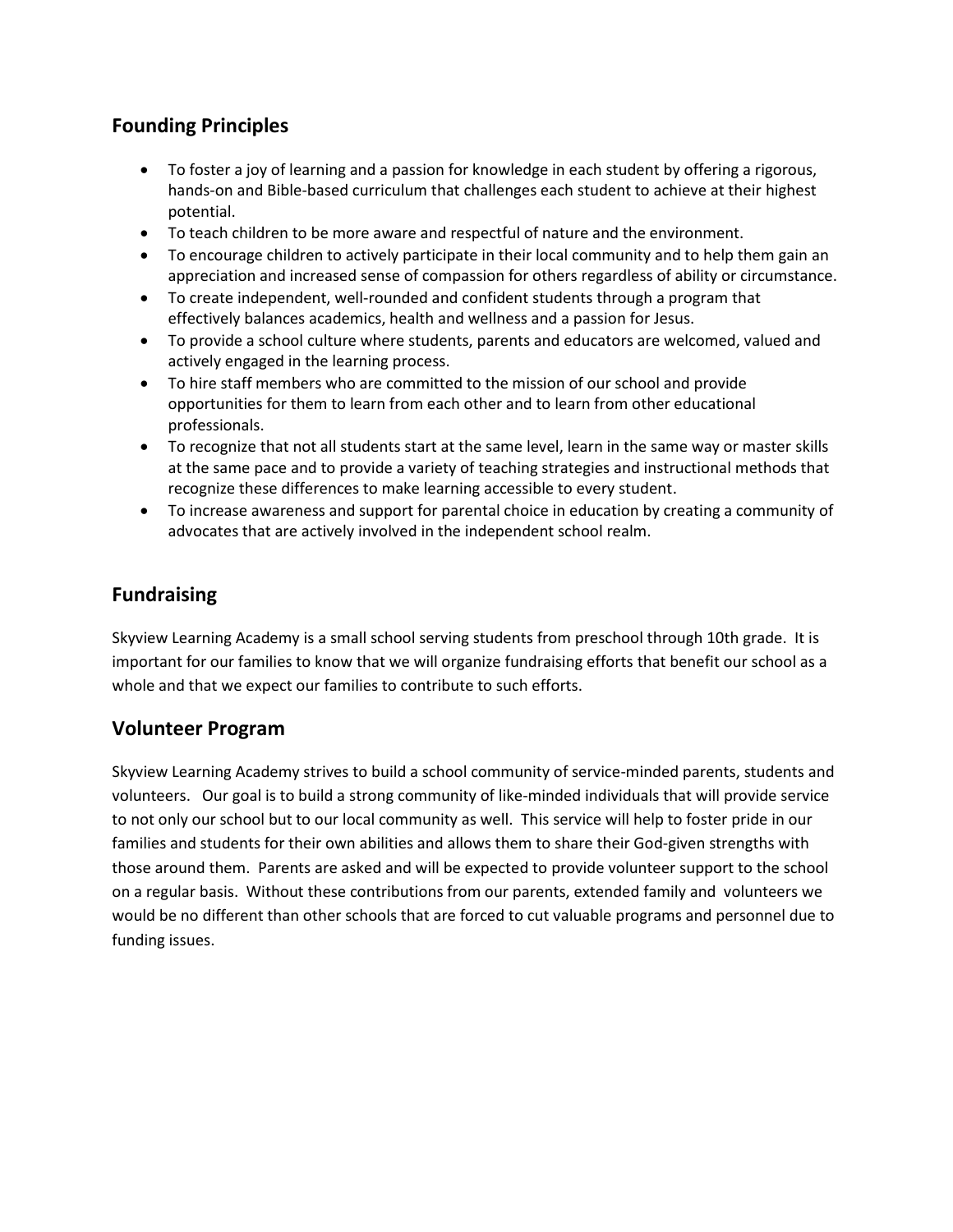# **SCHOOL OPERATIONS:**

**Contact Information**

# **Mailing & Physical Address:**

1066 S. 4 Road Douglas, NE 68344

**Office Related Inquires** 402-799-2054

**Director's Cell Phone** 402-890-5640

**Email:** michele@skyvieweducation.org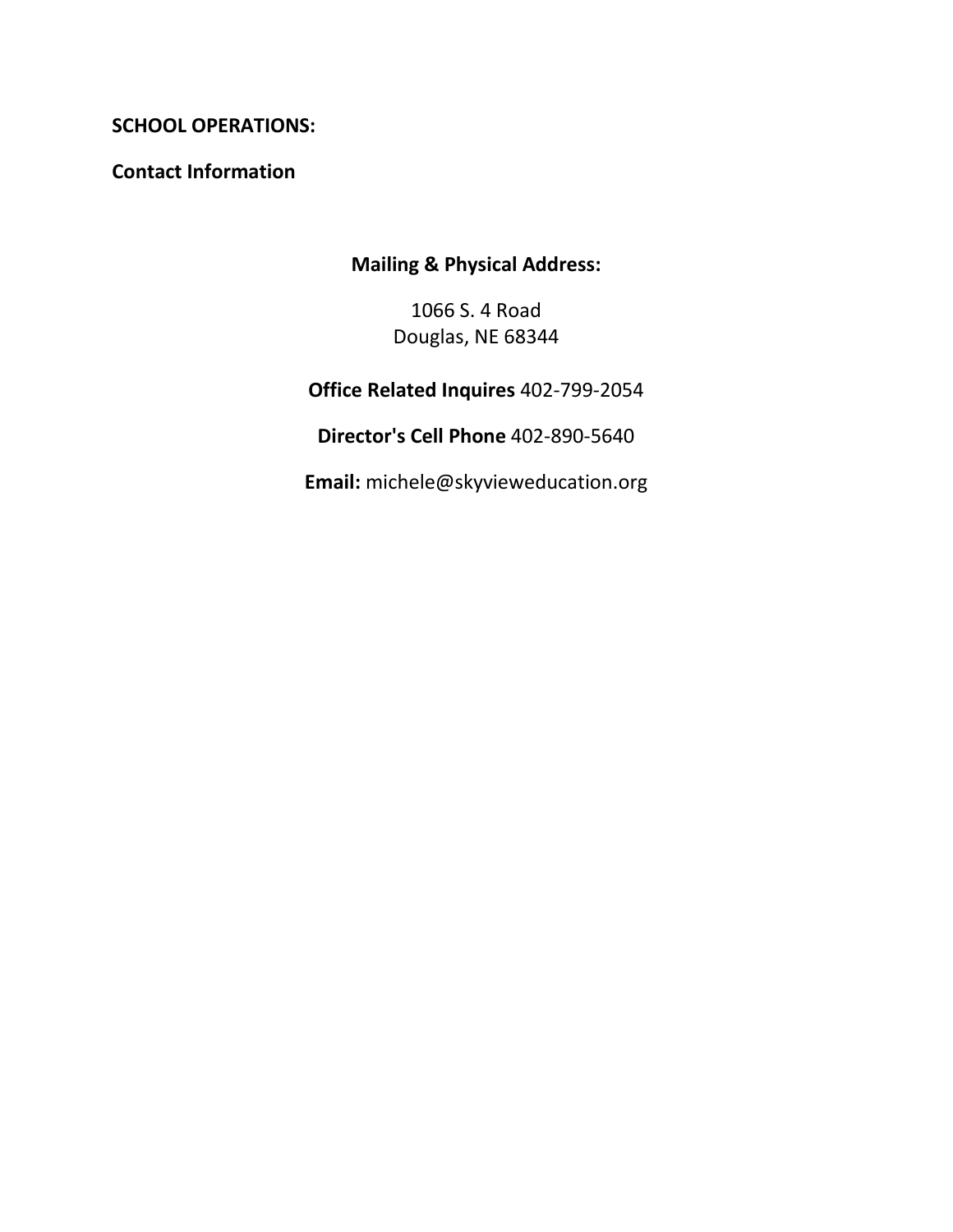# **Class Time**

| 8:30 a.m. - 3:45 p.m. |
|-----------------------|
| 8:30 a.m. - 3:45 p.m. |
| 8:30 a.m. - 3:45 p.m. |
| 8:30 a.m. - 3:45 p.m. |
| 8:30 a.m. - 3:45 p.m. |
|                       |

# **2020-2021 Transportation Schedule**

# **Monday through Friday**

| 7:45 a.m. | Pick Up in Lincoln      |
|-----------|-------------------------|
| 8:00 a.m. | Pick Up in Bennet       |
| 8:30 a.m. | Arrive at School        |
| 3:45 p.m. | <b>School Dismissal</b> |
| 4:00 p.m. | Leave School            |
| 4:15 p.m. | Drop Off in Bennet      |
| 4:30 p.m. | Drop Off in Lincoln     |
|           |                         |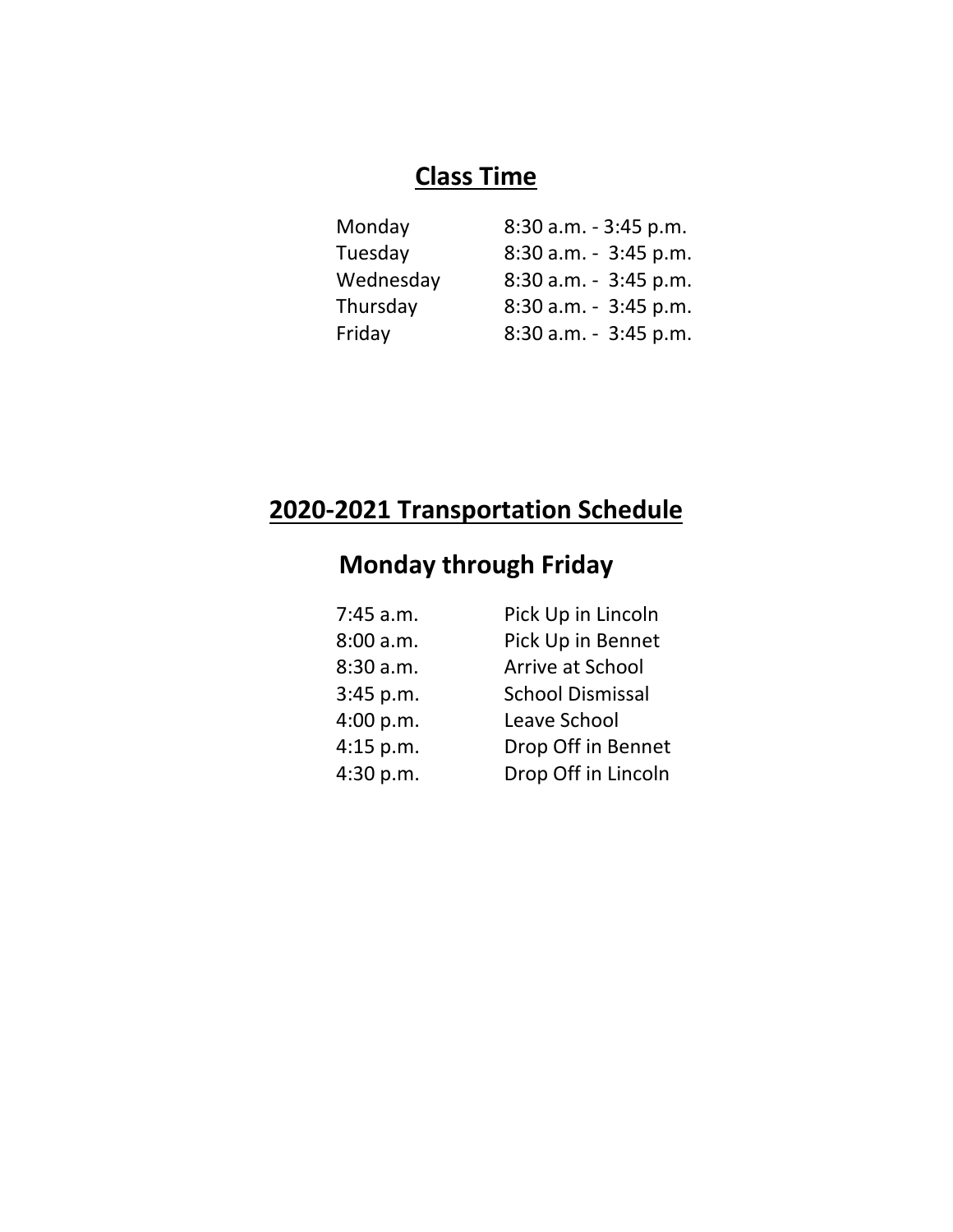# **School Closure**

Skyview Learning Academy will follow weather related school closures of the Lincoln Public Schools in addition to days that we feel are necessary for student safety.

School Holidays consist of the following in addition to scheduled breaks that are on the school calendar:

New Year's Day Spring Break Memorial Day Labor Day Thanksgiving

Christmas

# **Calendars**

The school calendar can be found on our website at www.SkyviewLearningAcademy.org

# **Arrivals & Departures**

Skyview Learning Academy will not be responsible for students that arrive on campus prior to 8:30 a.m. or depart after 3:45 p.m.

# **Late Pick Up Fees**

Any student being picked up from the bus stop after 4:25 p.m. will be "ticketed" with a late fee. This late fee is payable immediately to the bus driver OR will be added to the current month's tuition statement.

4:25 pm -5:00 pm = \$20 fine 5:00 pm - 6 pm = \$40 fine

# **30-Day Assessment Policy**

It is the desire of Skyview Learning Academy to accept any and all students. We believe that our philosophy of educating students using hands-on methods, plenty of free movement and exercise is beneficial for all students. In that same regard, we are limited to the amount of time and resources that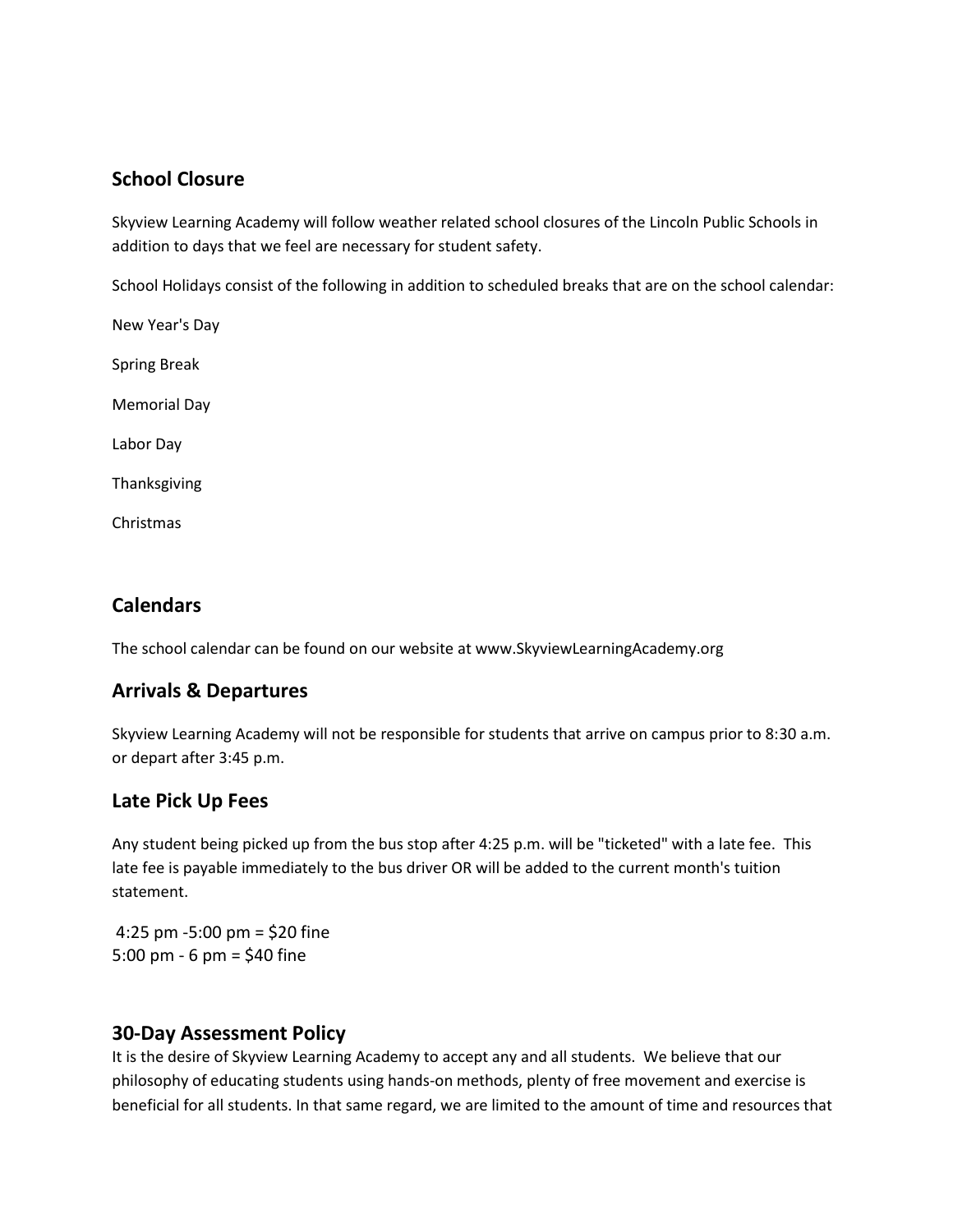we may have to cater to any one student that might require more services than what we can offer. Because of this we have implemented a 30-Day Assessement Policy as follows:

# • **Enrollment**

If an IEP (Individualized Education Program) or Behavior Plan has been indicated for an applicant in previous schools, Skyview must receive student records PRIOR to final acceptance of student.

## • **30-Day Assessment**

All new Skyview enrollees are subject to a 30-day assessment period. During the initial 30 days of enrollment there will be an ongoing evaluation done by the teacher and the school director. At the end of this 30 day evaluation there may be a scheduled meeting with parents and school officials to discuss the results of the evaluation. If school officials deem that Skyview Learning Academy is not equipped to offer the level of education that an enrollee requires, that students may be dismissed at the end of the 30 day evaluation period.

# **Attendance**

Regular attendance is considered critical for a good education. We strongly encourage parents to see that students attend school on a regular basis. The following are examples of absences that cannot be avoided:

- Illness
- Medical appointments that cannot be scheduled outside of school time
- Family Emergencies or funerals

If your child will be absent or tardy for one of the above reasons, we ask that you please notify the school as soon as possible. Parents are asked to notify the school office, in writing, when they have prior knowledge of students' upcoming absences and/or early dismissals. In the event of an absence, students must go to the teachers and request make-up work. Any absence longer than three consecutive days will require a doctor's note upon the return of the student.

**Any student that misses three days of practice for a performance ie Strings Program, Shop Class, Gymnastics, etc. may be forced to withdrawal from the class/performance. It is critical to have all the student's in attendance in order for the group not to be affected negatively. Missed performances automatically drop a student's grade by one full letter.**

Skyview Learning Academy does not follow an "Excused" or "Non-Excused" Absence Policy. We track attendance, including tardys and absences, regularly. Four tardies equals one absence. The Nebraska Department of Education requires a minimum of 1032 hours of instruction for elementary aged students. Skyview Learning Academy utilizes the following Attendance Process Flowchart for processing and monitoring student absences:

# **Stage 1**

The student has missed 5 days of school or the hourly equivalent thereof this school year.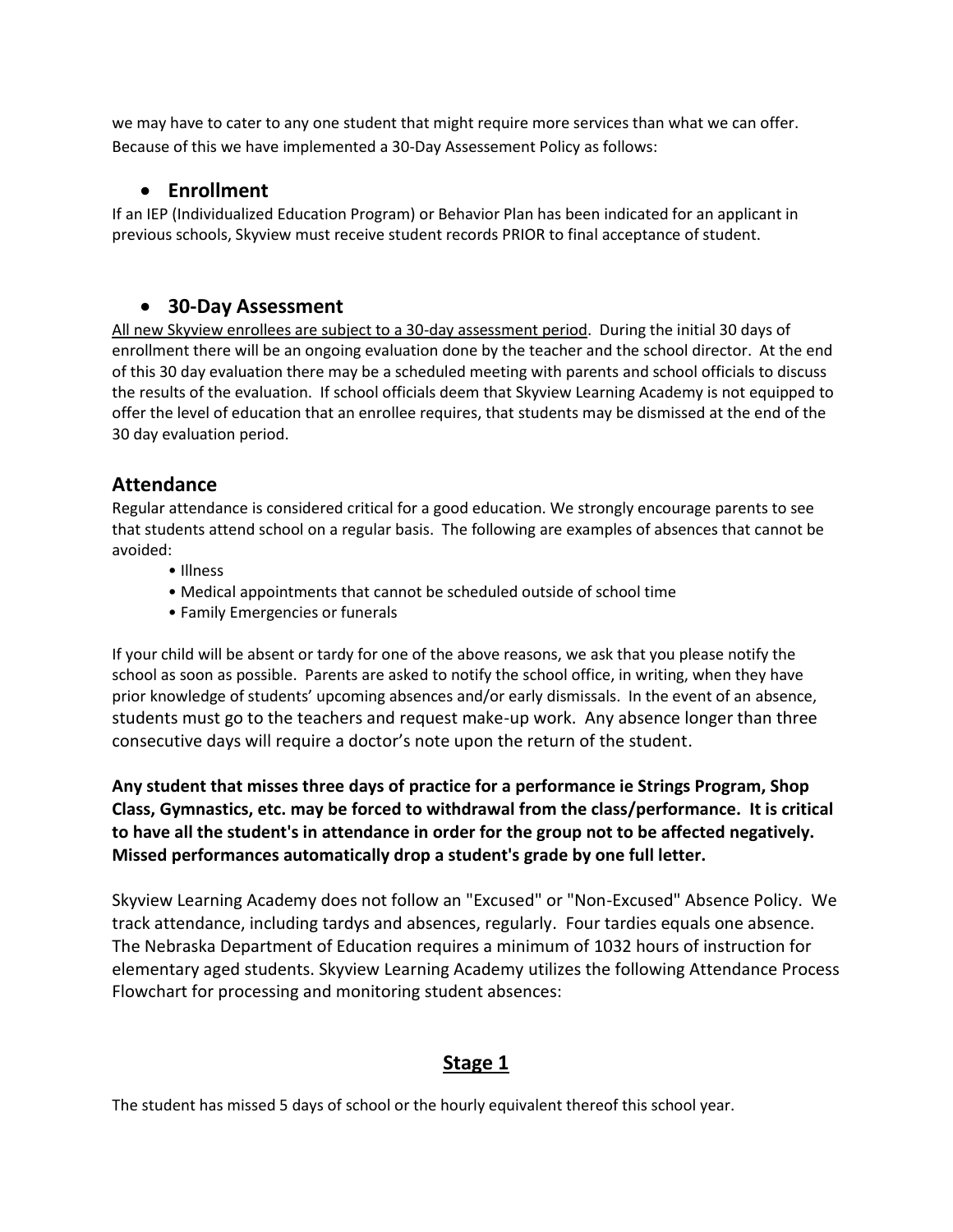- The school sends out to the student's parent(s)/guardian(s) the Stage 1 letter.
- School staff reviews the student's attendance history.
- The school contacts the student's parent(s)/guardian(s) about their student's problematic attendance.

### **Stage 2**

The student has missed 10 days of school or the hourly equivalent thereof this school year.

- School staff reviews the student's attendance history.
- The school requests a remediation plan from the parents.
- and/or possible school dismissal. If student reaches Stage 3, student will be dismissed and a reenrollment application INCLUDING a new registration fee is required IF student is accepted.

#### **Stage 3**

The student has missed 15 days of school or the hourly equivalent thereof this school year.

• The school sends out to the student's parent(s)/guardian(s) the Stage 3 letter stating that student is dismissed and must re-enroll and pay a new registration fee if accepted for readmittance.

- The school contacts the student's parent(s)/guardian(s) about their student's problematic attendance and discusses a collaborative plan to reduce absences
- The school contacts the student's parent(s)/guardian(s) about their student's problematic attendance and possible school dismissal and/or referral to the County Attorney.

**Truancy:** A student who leaves school without parental consent or is absent from school on a regular basis without school authorization, or has a high rate of absenteeism shall be reported to the Nebraska Department of Education and the County District Attorney. Parents/Guardians are compelled to send their child to school and could incur legal liability for failure to do so.

#### **Health & Medications**

#### **Health Insurance**

Each Skyview Learning Academy student must carry their own personal health insurance policy. The school does not carry health insurance on school students or faculty. School's insurance is for liability purposes only and does not cover accidently injuries and/or illness. By signing the Parent/Student Handbook Acknowledgement page, each parent attest to their child having personal health insurance.

#### **Contagious Disease**

Many communicable diseases are as contagious before the symptoms appear as afterwards. For this reason, parents should keep their children home whenever they appear to be ill, even with a common cold. However, parents are urged to consult a family physician for professional advice in such matters. Parents will be contacted under the following conditions: temperature of 100 degrees or more, vomiting, serious injury, and other questionable concerns of the school staff. If students are sick with a fever, please wait a minimum of 24 hours before allowing them to return to school. In the case of diarrhea, please wait a minimum of 48 hours before allowing them to return to school.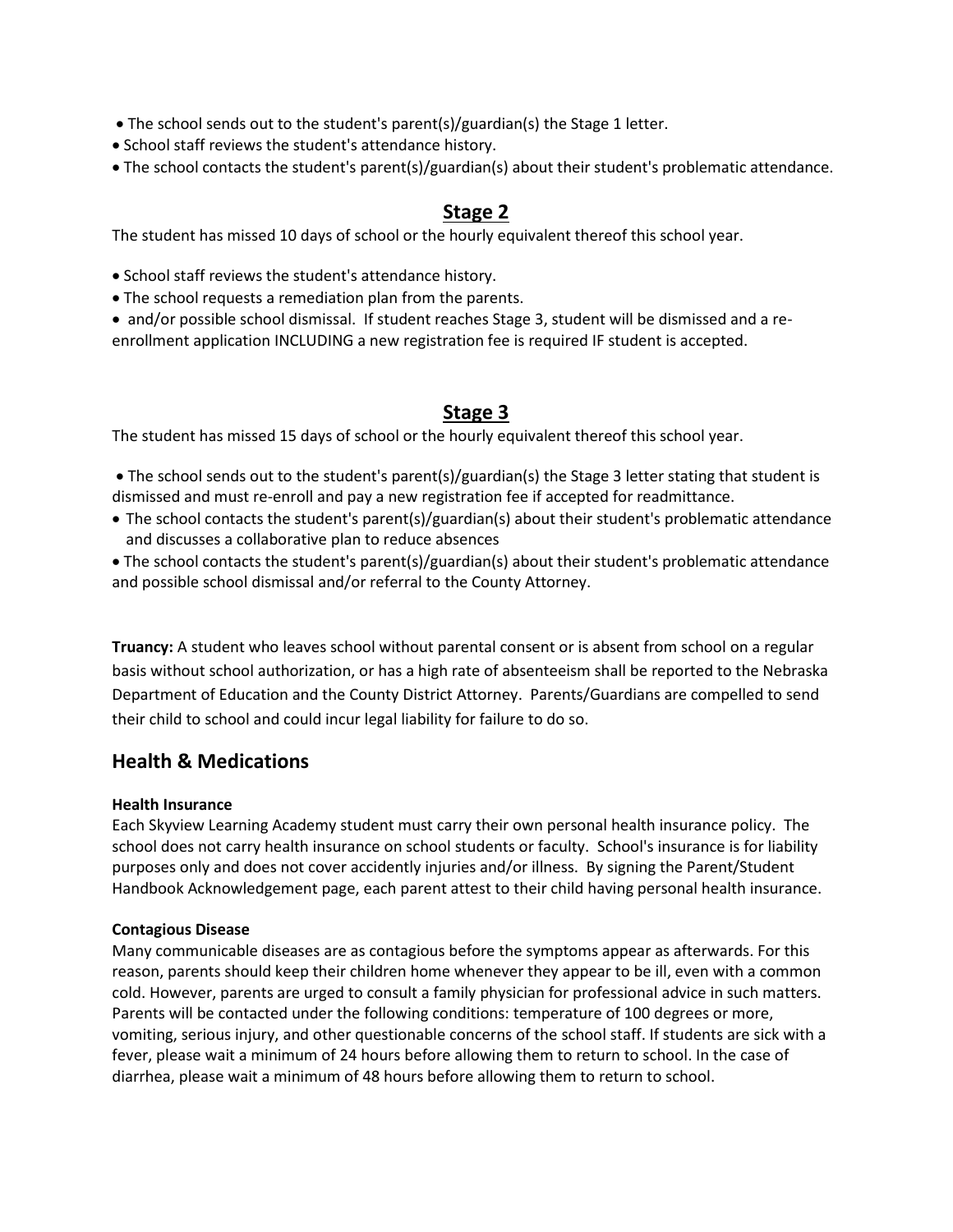# **Medication**

Prescription and over the counter medication, including inhalers, will be administered at school only when the following requirements have been met:

1. Student Medication Request/Release Form has been sign and is on file at the school.

2. Prescription medication must be in its original labeled container with students name and dosage amounts and must be a current prescription.

3. Nonprescription medication such as acetaminophen (Tylenol) or ibuprofen (Advil) will be given as needed per the discretion of school staff only if Student Medication Request/Release Form is signed by parent/guardian.

# **Emergency Contact & Notification Procedures**

Emergency contact information for each student MUST be kept current at all times throughout the school year. It is imperative that parents update their students records when changes of emergency numbers, place of employment or other emergency contact numbers occur.

SLA will make every effort to ensure that employees and parents are well informed of all emergency procedures. In an actual emergency, SLA will communicate with parents via phone, email and/or website home page.

# **Transfers & Withdrawals**

Please call the school office as soon as possible if you plan to transfer or withdraw your child from school, so that appropriate forms may be completed. This will allow us time to process a student's records, anticipate a request for records from the next school, and ensure a smooth and timely transfer process for all involved. As an acknowledgement of the time and energies invested in each student and the current programs that they are participating in, we require a two-week advanced notice for withdrawals and no refunds of the current month's tuition are given. (Prepaid semi-annual and annual tuitions will be prorated from the month following the student's withdrawal.)

# **Visitors**

Visitors and guests are welcomed at our school with advance notice. When visitors arrive they are required to check in with the teacher and/or front office. Parents, visitors and/or other observers are strictly limited to one hour observations as to not interfere with student learning.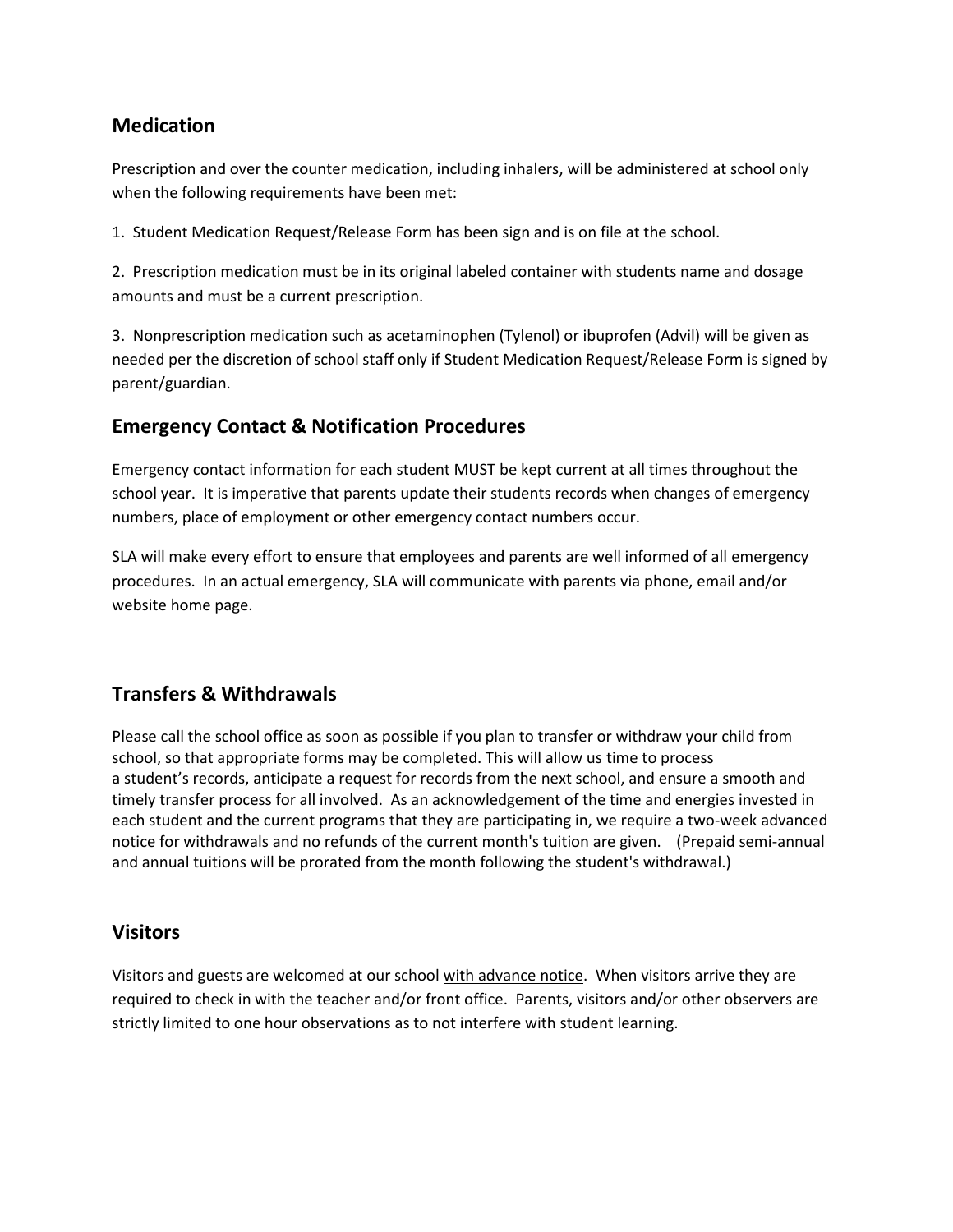# **Animals**

No animals except for trained service dogs are allowed to be brought onto our campus. Even for service dogs, please contact the office before bringing any animal onto school grounds. This is for the safety of our students, staff and school animals.

## **SCHOOL POLICIES:**

#### **Dress and Grooming**

The following dress guidelines apply for all students. Students are required to show proper attention to cleanliness, health, neatness, safety, and appropriateness of clothing and appearance for school activities. A well groomed appearance is important in developing a positive self image and complements the schools' instructional program.

- All clothing should be modest, representing good Christian values and appropriate for the season/occasion. Extreme styles that may disrupt the educational process or any other school activity are prohibited.
- Clothes must present a well-groomed appearance. All clothing should be of the correct size baggy pants and sagging waist lines are not appropriate.
- Hair must be neat, orderly and of natural hair color. Long hair is not permitted on boys. Extreme style are not acceptable and are open to interpretation by the staff.
- Revealing clothing is not permitted. Girls must wear tops that cover their midriff area. Halter tops, strapless tops, spaghetti strap tops, and off the shoulder tops are not permitted.
- Any words, messages or brand-names on clothing must be tasteful and in agreement with Christian standards.
- Adornments (including those made of natural materials) such as rings, toe rings, bracelets, necklaces and earrings are not to be worn.
- Caps are permitted, but must be worn with the bill forward.
- Students may not wear makeup that is unnatural in appearance.
- Shoes should have closed backs so students can play safely on the playground and at P.E.

# **Conflict Resolution**

If you or your child is experiencing a problem in the school environment, please contact the staff member with whom the issue pertains to first. If communicating with this staff member does not resolve the problem, please follow these conflict resolution level guidelines to help resolve it.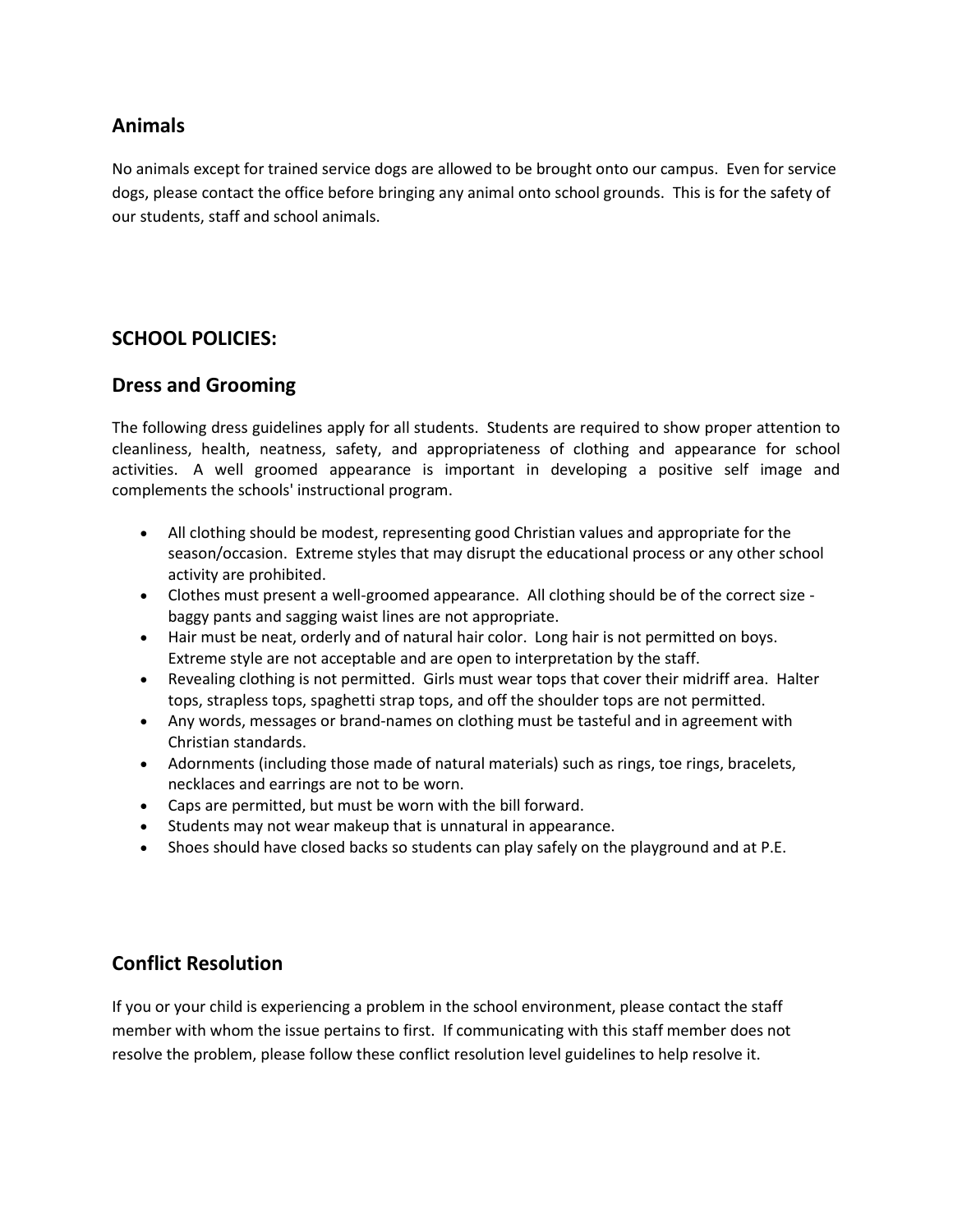Level 1 Discussion between parent(s) and school employee with the objective of resolving the matter informally and immediately.

Level 2 If Level 1 does not bring resolution, parents must submit, in writing, the nature of the conflict within one week of occurrence to the school Director. The school Director will request a joint meeting with the persons in conflict and will make his/her decision in writing within one week following the meeting.

Level 3 If Level 2 does not bring resolution, the parent(s) must submit the nature of the grievance, in writing, within one week following the decision at Level 2 to the School Board. The School Board will examine the written documents submitted and will decide whether to let the decisions of the Director stand and/or to meet with the conflicting parties. All parties involved at the Level 2 meeting will be invited to participate in the Level 3 meeting. Decision rendered at the Level 3 meeting are final.

# **General Discipline Process/ Expulsion & Suspension**

Skyview Learning Academy strives to create an environment built on safety, responsibility, and respect. It is our commitment and goal to provide all students with a rewarding educational experience. While academic excellence is our focus, we also teach character education and personal responsibility. We teach this by enforcing consequence for disobeying the following school rules:

- 1. Follow directions given by all school adults.
- 2. Respect the rights and property of others in actions and words.
- 3. Keep hands, feet, and objects to yourself.
- 4. Use all areas and equipment safely.

The follow steps will be taken if discipline at school is deemed necessary.

Step 1 - The teacher addresses the inappropriate behavior. If the act of misconduct is considered minor, the form of disciplinary action used (if any) may be recorded by the teacher. Examples of this type of discipline include time outs, missed recesses, apology letters and also the "consequence bucket". The consequence bucket is a 1-gallon bucket to be filled by the student by picking up white rocks out of the school's lawn during recess.

Step 2 - If the same or similar act of misconduct continues or a more serious act occurs, the teacher, student and/or the Director informs the parent by phone. At this time the parent may be asked to come pick up their child from school for the remainder of the day.

Step 3 - If the inappropriate behavior continues or if a more serious act of misconduct occurs, a conference with parent, teacher, and Director will be held in order to discuss the incident, appropriate disciplinary action, and a Behavior Plan. The plan is written, distributed to all persons included in the meeting, and also placed in the student file.

Step 4 - If the Behavior Plan does not result in correction of the behavior, or a \*major act of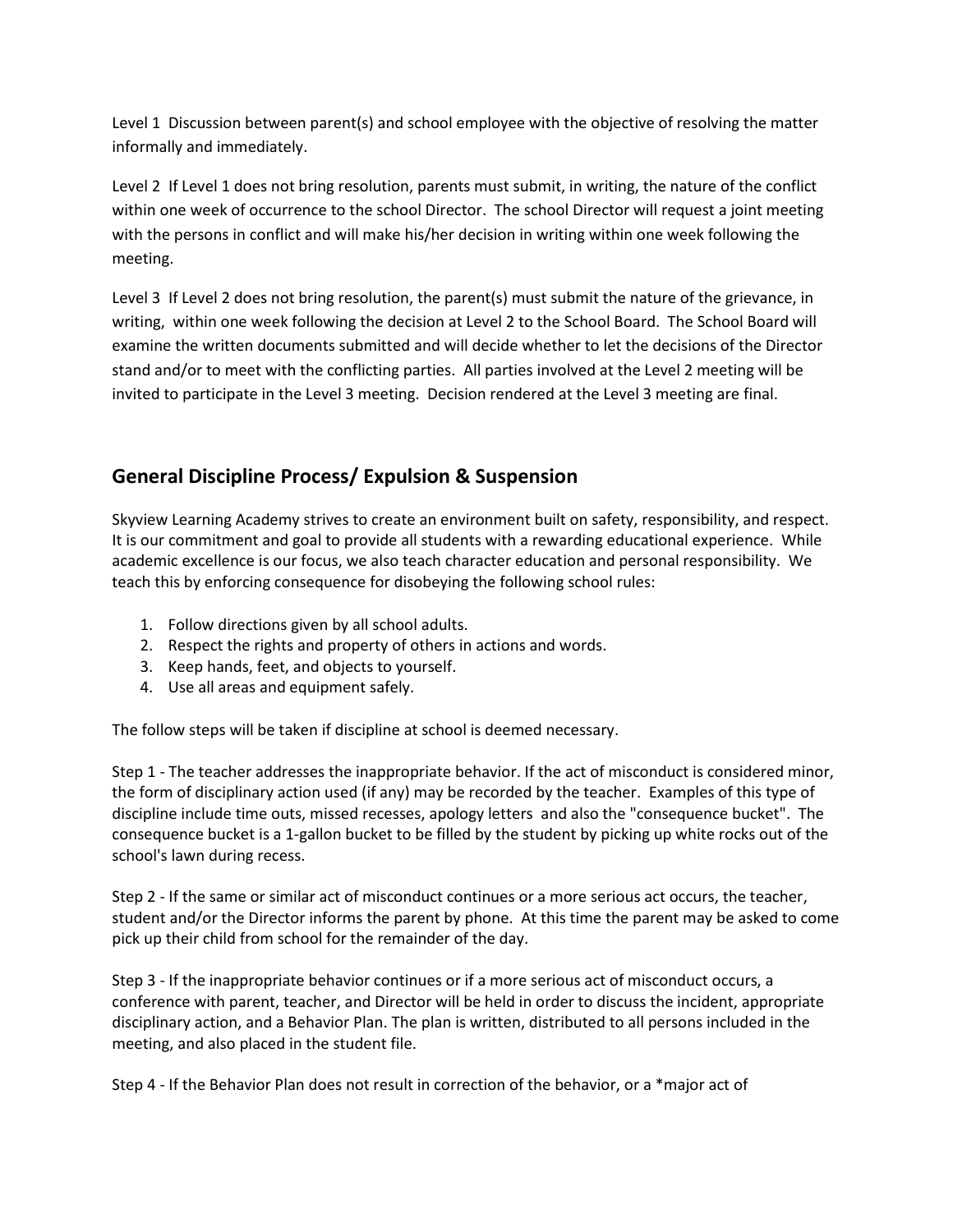misconduct occurs the Director may suspend the student from school, not to exceed five (5) days. Prior to readmission after suspension, the Director will convene a required meeting with the student, parent, and others involved in the incident in order to review the student record of misconduct, determine readmission eligibility and/or expulsion, or to plan a future course of action if readmitted. A written report is completed with copies given to the parents and teacher. A copy is also placed in the student file.

\*Examples of other major acts of misconduct including, but not limited to those below, that do not require procession through steps 1-3 but rather call for discipline to be administered immediately and/or to call for local law enforcement authorities are:

- Continued willful disobedience.
- Open and persistent defiance of proper authority.
- Behavior on or off school property that is detrimental to the welfare or safety of others.
- Threats of physical harm.
- Declaration as a habitually disruptive student.

• Repeated interference with the school's ability to provide educational opportunities to other students.

• Bullying, name calling, teasing, lying, and/or swearing that has continued after discipline was administered at previous steps.

- Racial, religious, and/or sexual harassment.
- Possession/use of any form of alcoholic beverages, tobacco, inhalants, illicit drugs, etc.
- Arson, theft, vandalism, and other behaviors of a criminal nature.
- Carrying, bringing, using, or possessing a dangerous weapon.
- The sale of a drug or controlled substance.
- Commission of an act which if committed by an adult would be robbery or assault.
- Carrying, using, actively displaying, or threatening with the use of a firearm facsimile.

These expectations were developed so that parents, students, and staff members will have a common understanding of what is expected from students and parents regarding their behavior while attending school. Proper adherence to these expectations ensures a safe and orderly learning environment conducive to optimum learning. It is full intent of SLA that expectations will be implemented in a fair and consistent manner, and that open communication and cooperation will exist among parents, students, and staff members.

If a student is dismissed from Skyview Learning Academy for any of the above reasons, no tuition refund is given.

**Corporal punishment** is not used at Skyview Learning Academy in any way whatsoever. If any staff or volunteer is found to be using corporal punishment they will be immediately discharged from their position and escorted off of the school campus by the proper authorities.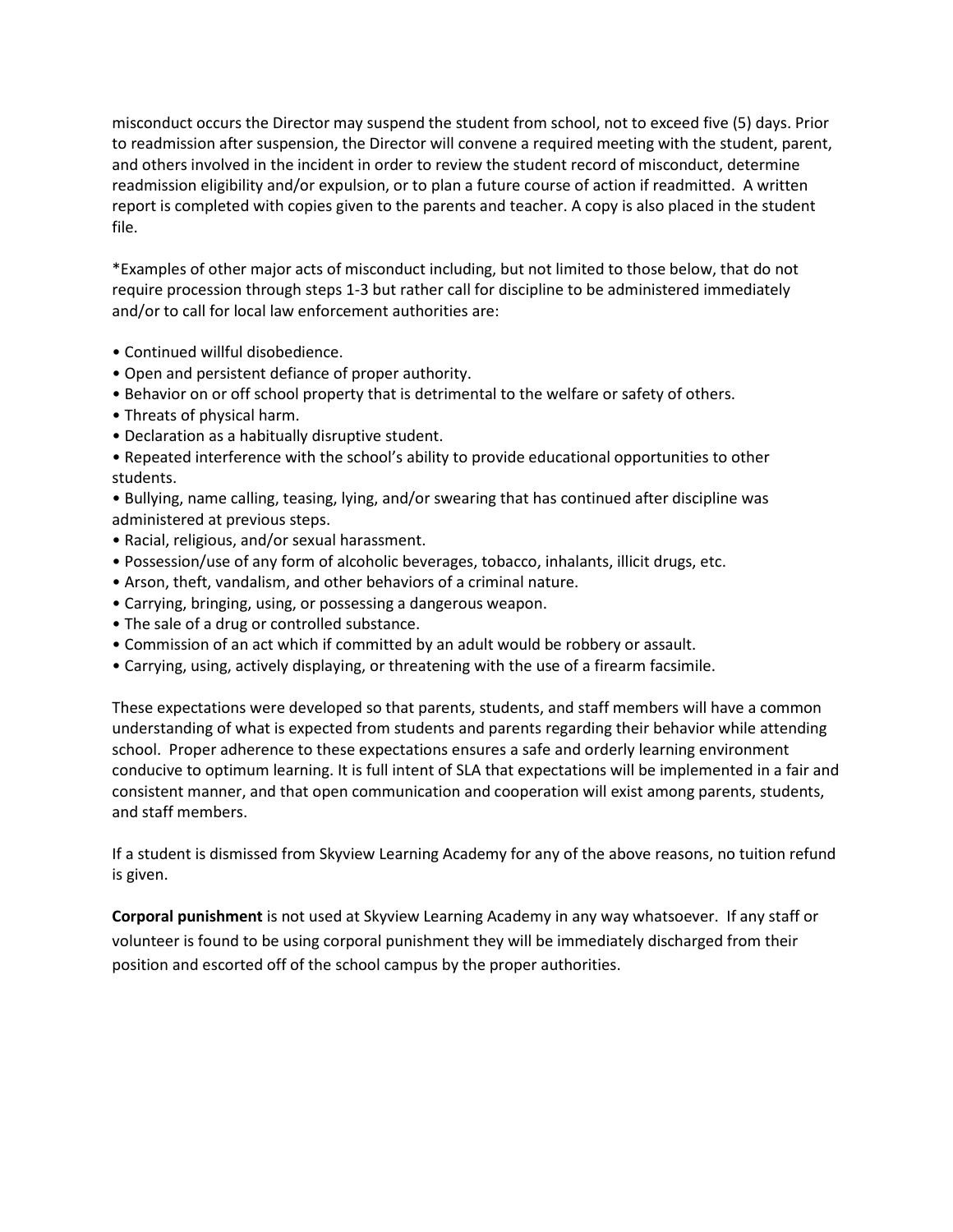# **Safety & Security Policy**

## **Safe and Drug Free**

Our goal is to provide a safe and drug free environment for all our students. We actively enforce our school's "Zero Tolerance" policy. Students who attempt to bring drugs, alcohol, or weapons to school are suspended and may be arrested by the sheriff or expelled.

## **Tobacco Free School**

Skyview Learning Academy recognizes the health hazards related to the use of tobacco, including the breathing of second-hand smoke. We are a "tobacco-free" school which means we do not allow smoking in the classrooms or on campus at any time. In addition, we may provide educational information to our students through classroom instruction and activities.

## **Internet Safety/Social Media**

Skyview Learning Academy staff members are prohibited from social networking between students and themselves. Posting photographs of SLA students on personal social media web pages violates school policy and parental privacy. Anyone wishing to post something on Skyview's official Facebook page should submit their request to the school office.

## **Duty to Report**

All school staff have a duty to report any suspicion of sexting, or any possession of sexual images, or any suspicion of harassment directly to administration. School administrators will turn over any confiscated evidence to law enforcement immediately.

#### **Spiritualism**

Skyview Learning Academy was founded on Christian principles. Because of this we firmly do not allow any form of "spiritualism" in our school. The definition of spiritualism is "a belief tha[t spirits](http://en.wikipedia.org/wiki/Spirit) of the dead have both the ability and the inclination to communicate with the living." Here are some examples of the spiritualism that we do not allow materials or likenesses at our school: Harry Potter, Hunger Games, zombies, witches, witchcraft, Halloween, etc.

#### **EDUCATIONAL PROGRAM:**

#### **Grades**

Grading Scale for Grades 1-11

 $97-100% = A+$ 93-96% = A 90-92% = A-87-89% = B+ 83-86% = B 80-82% = B- $77-79% = C+$  $73 - 76% = C$ 70-72% = C- $67-69% = D+$  $65 - 66\% = D$  $64$  and below =  $F$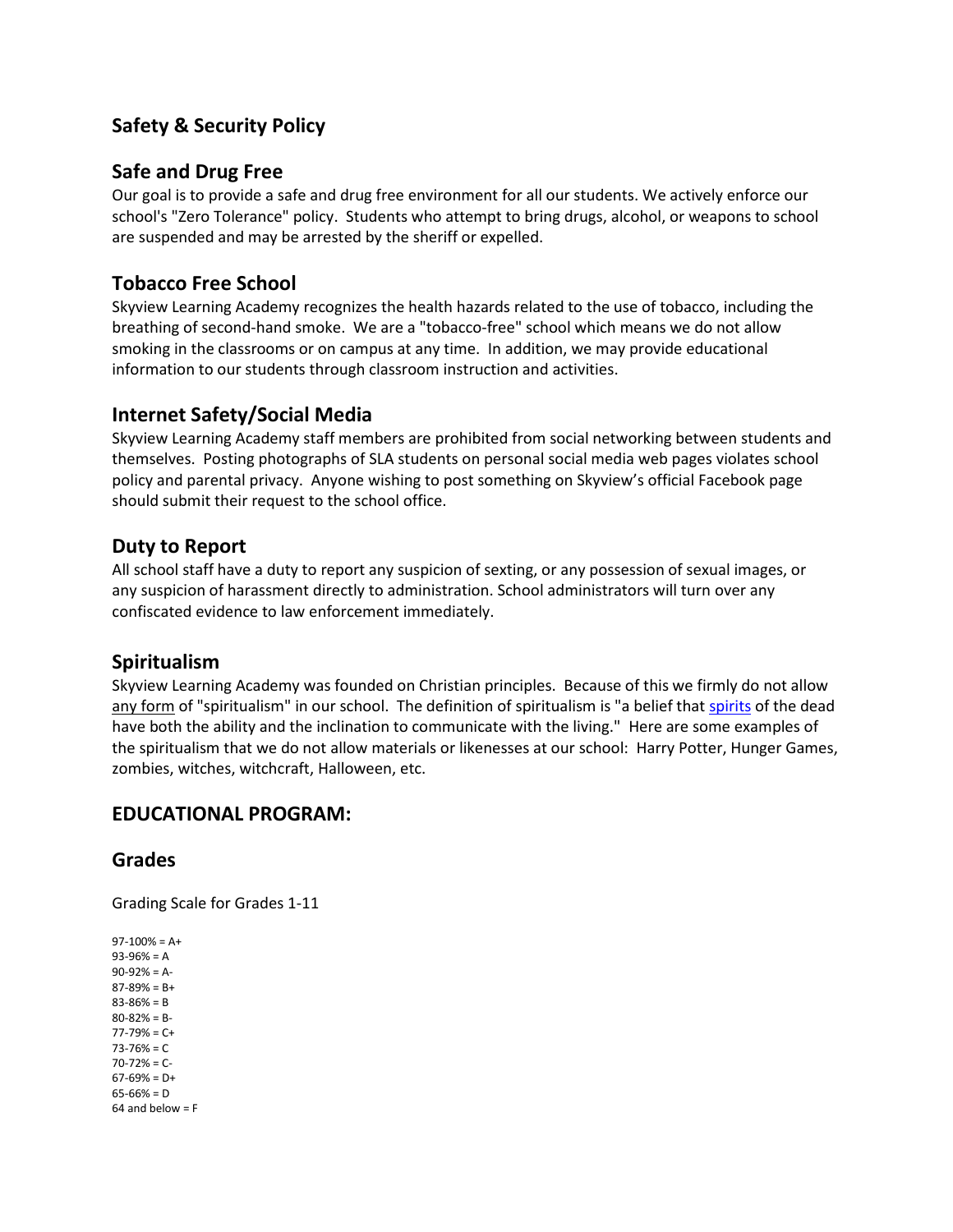# **Parent-Teacher Conferences**

Parent/teacher conferences are held in the fall and the spring for all parents. We encourage parents to stay in close contact with teachers and other school staff throughout the school year. At any time during the year if you have concerns about your child's progress, please call and schedule a time to meet with the appropriate staff member(s). Scheduling such conferences before or after school will prevent the interruption of valuable instructional time.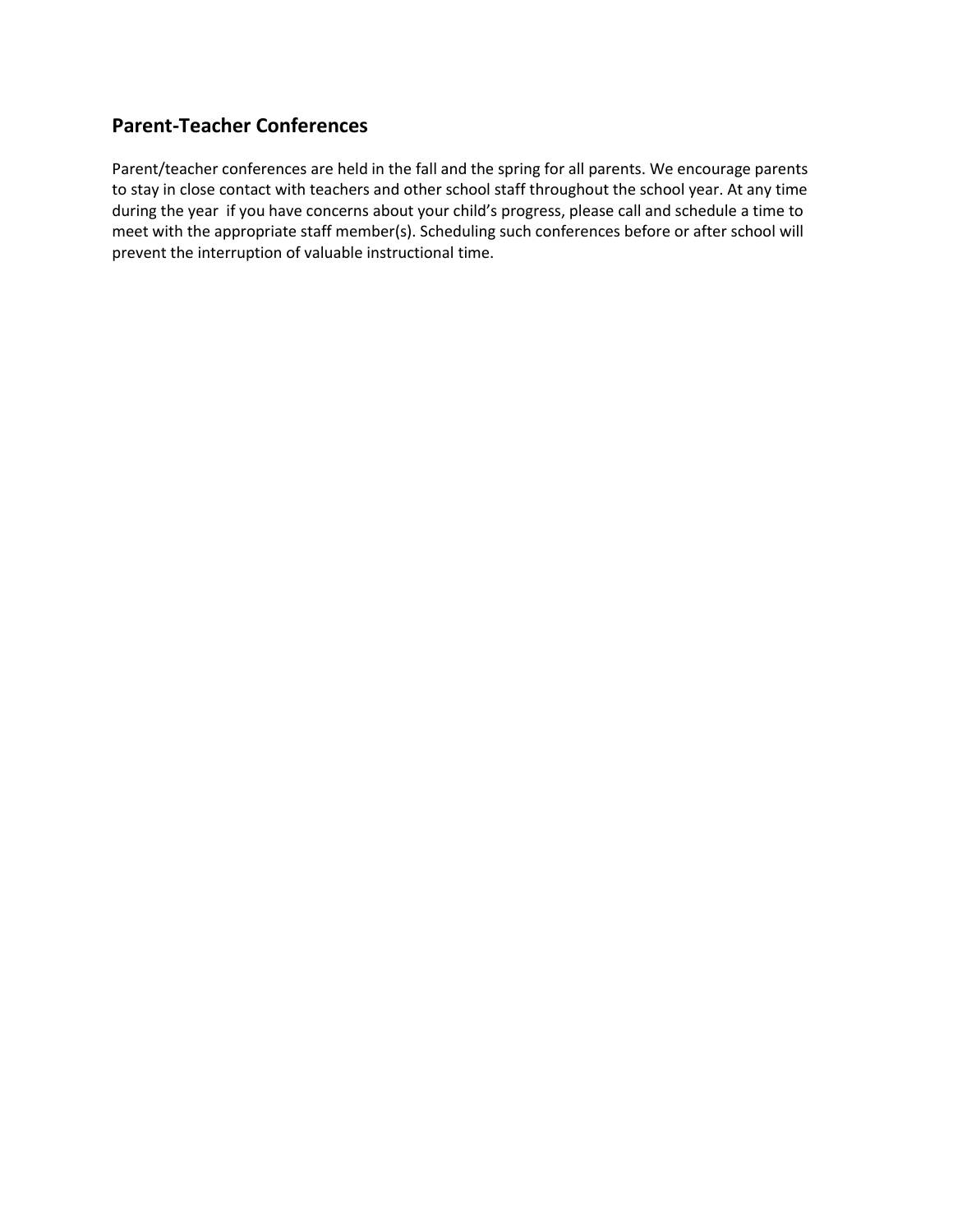# **2020-2021 Tuition Schedule**

The following tuition rates are set for the 2018/2019 fiscal year only.

| Preschool (full day only)   | \$600/month |
|-----------------------------|-------------|
| Kindergarten -8th           | \$600/month |
| $9th - 12th$ Grade          | \$600/month |
| <b>Multi-Child Discount</b> | \$100/month |

Invoices billed on a monthly basis August - May (10 payments)

|                                  | Preschool<br>3 Year Old<br><b>Full Time Only</b> | <b>PreK</b><br>4 Year Old<br><b>Full Time Only</b> | <b>Elementary/Middle</b><br><b>K-8th Grade</b> | <b>High School</b> |
|----------------------------------|--------------------------------------------------|----------------------------------------------------|------------------------------------------------|--------------------|
| <b>Registration Fees</b>         | 200                                              | 200                                                | 300                                            | 300                |
| Oldest or Only Child             | \$<br>6,000                                      | 6,000                                              | \$<br>6,000                                    | 6,000              |
| Second Child                     | N/A                                              | N/A                                                | 5,000                                          | 5,000              |
| <b>Third Child</b>               | N/A                                              | N/A                                                | 4,000                                          | 4,000              |
| Fourth Child (Any<br>Additional) | N/A                                              | N/A                                                | 3,000                                          | 3,000              |

# **Yearly Tuition Schedule At A Glance**

#### **Please Note:**

There is a one time, non-refundable registration fee is \$200 for Preschool/PreK and \$300/year for Kindergarten-12th grades and is due **PRIOR TO JUNE 30th**. A late registration fee of \$200 will be added to any registration forms that are received after June 30th. Registration fee and August tuition are due prior to the first day of school.

Please note that we are on a 10-pay tuition system and invoices will be billed monthly August through May. Tuition is due no later than the 15th of each month and is subject to a \$25 late fee if not paid on time. Any unpaid tuition that becomes 30 days overdue will subject your student to dismissal until the bill is paid.